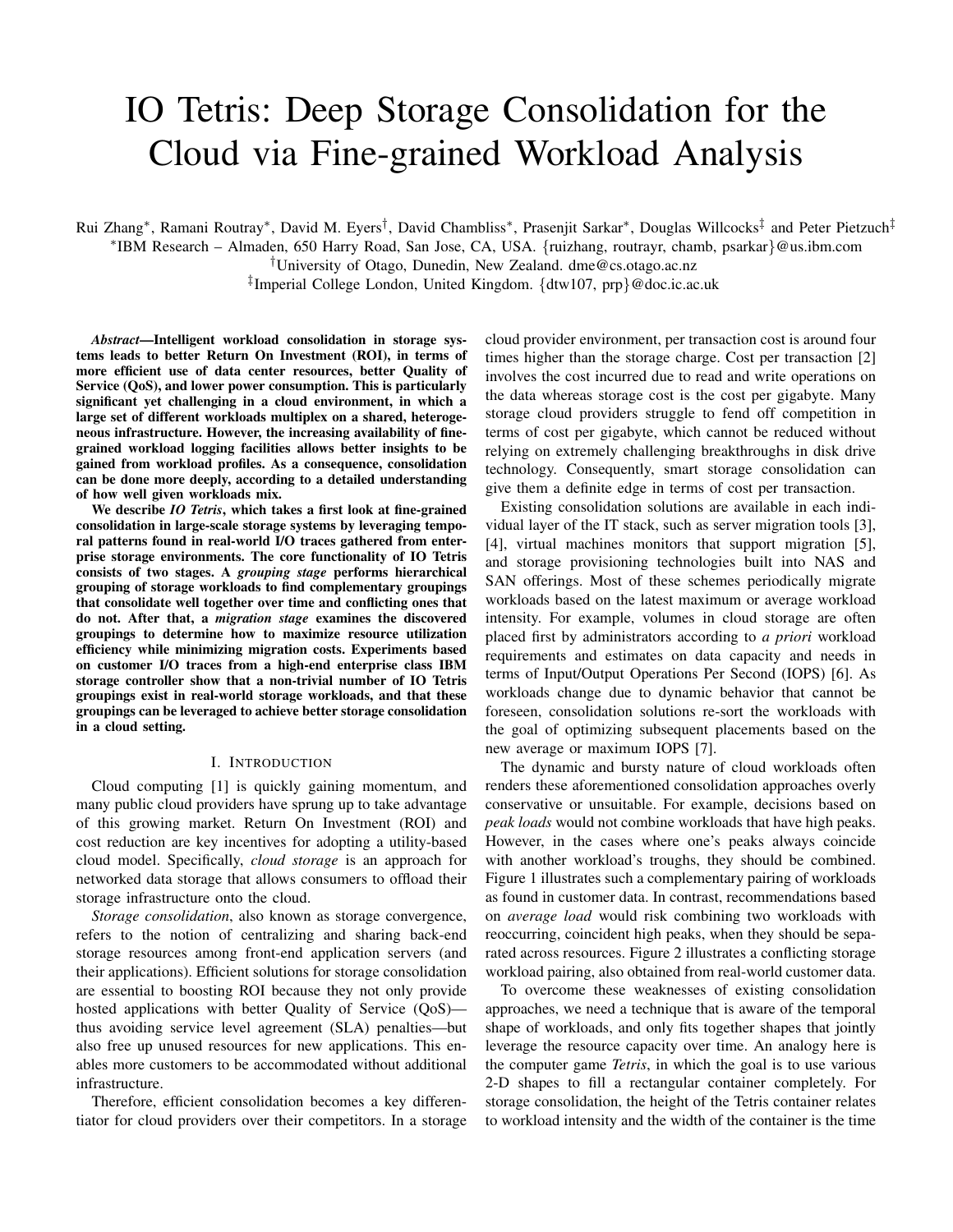

Fig. 1. A *complementary* Tetris volume pair in enterprise storage I/O data.



Fig. 2. A *conflicting* Tetris volume pair in enterprise storage I/O data.

period of analysis. We therefore refer to these complementary combinations of workloads as *Tetris pairings* (or patterns).

An observation is that many of the complementary workload patterns exhibited are not accidental, but rather caused by well-founded application- or infrastructure-level relationships within the cloud system. These include correlated batch jobs, pipelined jobs, application-level backups, and data mirroring operations. These inter-relationships can result in Tetris workload patterns across the cloud stack, which includes front-end servers, application servers and storage.

In this paper, we describe *IO Tetris*, a solution that leverages complementary Tetris patterns in storage workloads for more efficient consolidation of data volumes. IO Tetris uses a periodic optimizer that proposes data placement plans for consolidating data volumes onto cloud storage resources. It takes into account fine-grained I/O performance history, migration costs in terms of time and bandwidth and rules-of-thumb in the environment. While focusing on storage in this paper, many aspects of our approach are generally applicable to a variety of cloud resources.

#### *A. Challenges and Contributions*

There have been several recent research efforts that attempt to achieve greater consolidation efficiency, mostly for frontend servers, using temporal patterns [4], [8], but we are unaware of work that explicitly focuses on the storage layer.

In addition, previous work attempts to efficiently detect interesting patterns, with less emphasis on developing an actual consolidation framework that makes changes based on these detected patterns.

We argue that more advanced optimization of the framework may prove especially important for storage workload consolidation, as more factors come into play than in the server workload space. Apart from the obvious requirements to detect Tetris patterns and leverage them in consolidation, several challenges arise, some of which are unique to storage. These are outlined in the following paragraphs.

Awareness of storage-specific bottlenecks. It is non-trivial to accurately find Tetris patterns in a large set of workloads that impact storage resource utilization and corresponding performance. A key requirement is awareness of the spatial aspect of the workload characteristics, in addition to the temporal aspect. For example, IOPS patterns do not necessarily translate into load patterns on disk arrays (the typical performance bottleneck that would benefit most from consolidation), as some or all of the IOPS may be handled by caches and never reach disks. Corresponding measures need to address this mismatch where present.

Trade-offs between benefit, migration costs and other constraints. It is tempting to always consolidate complementary Tetris workloads and separate conflicting Tetris workloads, especially when strong candidates are present. However, doing so may have implications on other important migration factors that cancel out the benefits. For example, aggressive consolidation may result in large time and bandwidth costs that are more significant when performing server consolidation. This is especially the case when the storage volumes to be consolidated contain large amounts of data. Some environments have "rule of thumb" requirements regarding the average or maximum load on a physical device that must not be violated, even when highly desirable Tetris patterns are present. Tradeoffs between IO Tetris consolidation gains and costs regarding other migration factors must be considered and/or exposed to system administrators in a meaningful manner.

Scalability. Scalability is an important requirement of all cloud-related solutions. Non-trivial challenges exist in both performing the analysis to discover Tetris workloads and conducting migration to leverage the identified patterns. The complex analysis must scale with regard to both the number of workloads and the number of measurements per workload. Larger clusters of Tetris workloads should be identified where present, so that a single optimal migration plan may be generated by taking a holistic view at the level of the entire cluster, as opposed to many incremental, suboptimal plans for each pair within that cluster. The migration heuristic itself should also scale with the number of workloads.

In IO Tetris, we aim to address these challenges by optimizing Tetris pattern detection and providing a consolidation algorithm that is aware of the close interplay between storage resources, costs and their associated workloads. We make the following main contributions: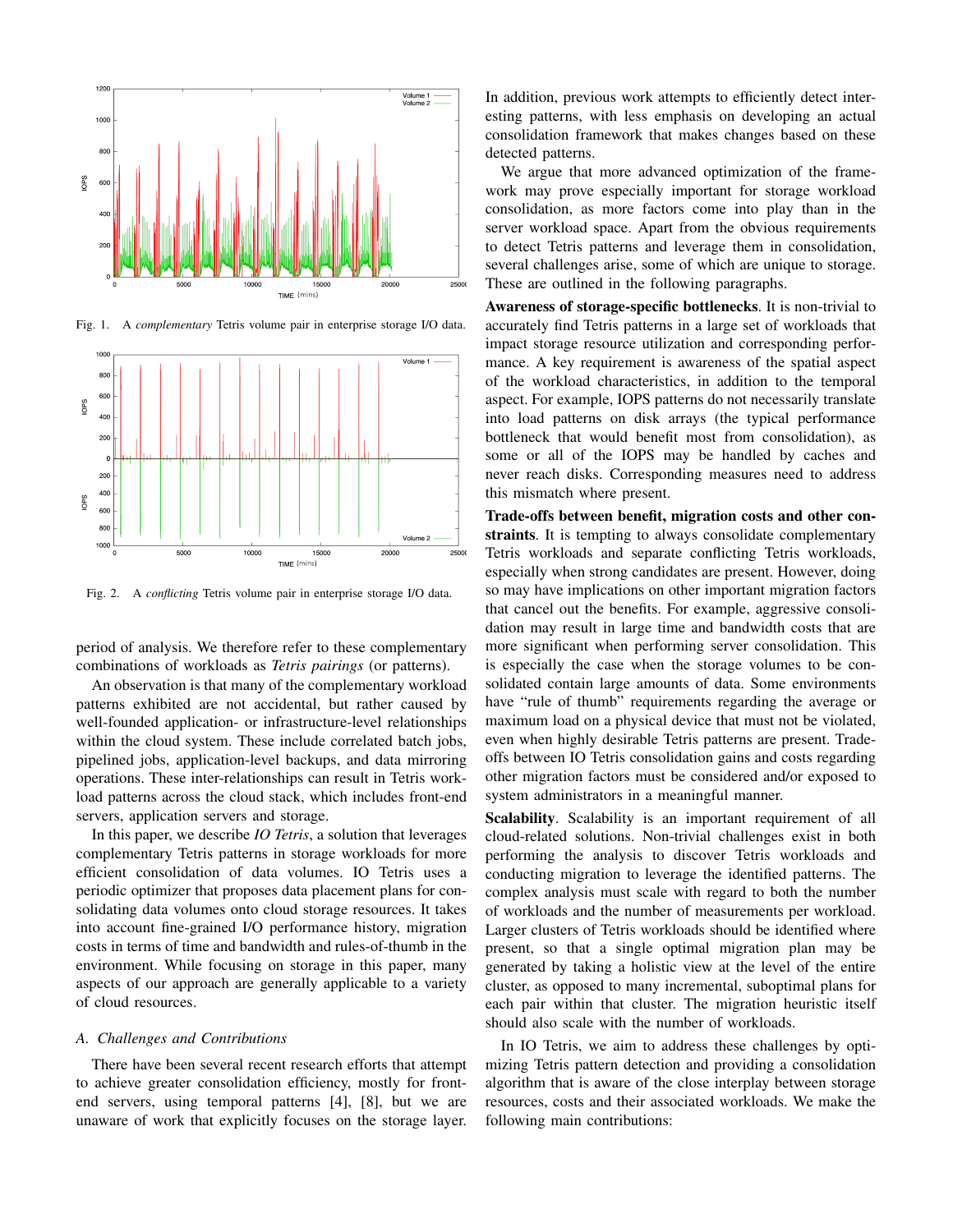- *a consolidation-oriented analysis of fine-grained patterns in real-world enterprise storage I/O statistics.* We confirm not only the existence of conflicting and complementary temporal patterns but also the sensitivity to specific storage resources, underlying the causes of these patterns;
- *a hierarchical storage workload clustering method customized for Tetris patterns.* We define a lightweight similarity metric and sensible filtering to enhance the scalability of our method;
- *a scalable, novel migration algorithm that is aware of identified clusters of Tetris workloads and their benefits.* The algorithm leverages the clusters to generate actions plans more effectively for large environments. It also makes intelligent trade-offs between the benefits and other storage-specific factors, such as migration costs and device data capacities.

The rest of the paper is organized as follows. Section II sets the context of storage consolidation and analyzes enterprise workload behaviors. Our solution inspired by this analysis, IO Tetris, is outlined in Section III. Sections IV and V elaborate on the two key components of IO Tetris—clustering and migration—and present results based on a selected customer data set. Section VI reviews related work, while Section VII concludes and discusses future work.

## II. ENTERPRISE STORAGE CONSOLIDATION AND TETRIS WORKLOAD PATTERNS

An enterprise class, high-end storage subsystem typically has a highly scalable and flexible architecture and provides more than five-nines of availability. Each storage subsystem contains multiple virtualized components such as *extents*, *pools*, and *volumes* on a set of physical disks. A typical storage volume is created from a set of extents in an extent pool. An extent pool is a logical construct for managing sets of extents. Extents themselves are typically a gigabyte in size, and have a Fixed Block (FB) format.

A *disk array* is the typical logical workload container with capacity, has a RAID level and gets assigned to an extent pool. Based on the overall storage system hierarchy and configuration, a disk array has a specific capacity and allows for a given rate of IOPS. Storage consolidation concerns workload multiplexing at all levels of this hierarchical virtualized component stack. It has several objectives including:

- Maximal resource utilization. Resource components should be as highly utilized as possible over time.
- Minimal performance penalties. No component at any level in this hierarchical virtualized component stack should be overloaded at any point in time to avoid performance degradation and consequently SLA penalties.

In this paper, we focus our discussions on workload multiplexing through the placement of volumes on disk arrays, by examining fine-grained resource usage of workloads based on statistics collected from live customer deployments of highend storage subsystems. The goal is to see if both opportunities and hazards beyond traditional approaches exist in real-world workloads with respect to the consolidation objectives above.

Our data collection process involved gathering overall configuration and performance metrics from multiple data centers of a large enterprise. Configuration regarding the storage infrastructure and its associated servers and network infrastructure was discovered and correlated. These data centers contained a total of 32 storage subsystems. We recorded the average IOPS per minute for each volume for a period of 15 days. The IOPS statistics were further broken down into sub-dimensions including reads vs. writes, cache hits vs. misses, and small vs. large block sizes. We focus our analysis on the data set from a customer application, which consisted of 246 volumes.

## *A. Tetris patterns*

Simple visualization reveals that most workloads in the data set are highly bursty over time, exhibiting occasional and intense peaks and periods of idleness or extremely low activity. Thus a desired multiplexing behavior on resource  $R$  over time is achieved between two workloads x and y if x and y's peaks do not overlap. This is because the combination of x and  $y$ would reduce the overall resource idle time without worsening any peak load that  $R$  has to handle. By way of analogy to the Tetris game, these workloads have *complementary* temporal shapes that fill each others' "gaps". Conversely, two *conflicting* workloads whose peaks overlap cause undesired multiplexing behavior—they increase the peak load that the resource has to handle without reducing idle time.

We experimented with several metrics that could classify conflicting and complementary workload pairings, including Pearson correlation<sup>1</sup>, mutual information<sup>2</sup> and a metric that compares the variance of the combined load of  $x$  and  $y$ with their respective loads. The pairing metrics were compared based on their respective precision<sup>3</sup> in identifying the top 20 complementary/conflicting pairings, which were handpicked by domain experts. We found that Pearson correlation had considerably better precision (close to  $100\%$ ) and is computationally less expensive than the other metrics (complexity  $O(n)$  where *n* is the number of IOPS data points for a volume).

We applied the Pearson correlation formula to 20,160 IOPS measurements (per minute measurements over 15 days) of two volumes x and y. A low score (towards  $-1$ ) indicates that  $x$  and  $y$  are highly complementary, whereas a high score (towards 1) indicates that  $x$  and  $y$  are highly conflicting. Based on domain experts' input aided by side-by-side visualization such as the ones shown in Figures 1 and 2, we set a threshold of −0.12 to consider two volumes to be complementary, and a score of 0.5 to indicate borderline conflict.

Any volumes exhibiting complementary and/or conflicting patterns (with one or more other partnering volumes) are potential candidates for Tetris-like consolidation optimization. A complementary pairing that does not co-locate on the same

<sup>2</sup>http://en.wikipedia.org/wiki/Mutual\_information

<sup>1</sup>http://en.wikipedia.org/wiki/Pearson product-moment correlation coefficient

<sup>&</sup>lt;sup>3</sup>http://en.wikipedia.org/wiki/Precision\_and\_recall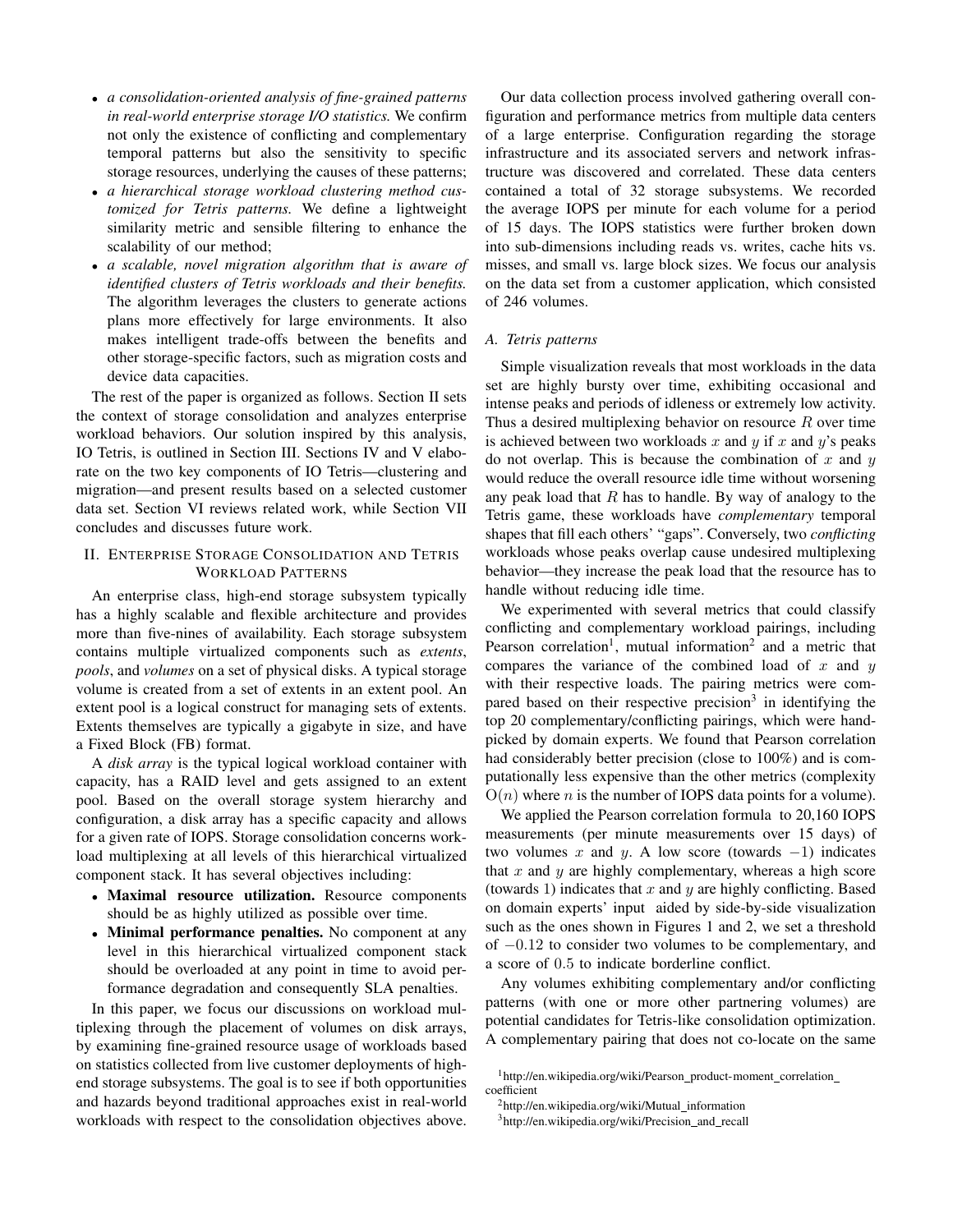TABLE I POTENTIAL FOR OPTIMIZATION IN SAMPLE CUSTOMER DATA.

|                                 | # of volumes |
|---------------------------------|--------------|
| 1 complementary pairing         |              |
| Multiple complementary pairings | フフ           |
| 1 conflicting pairing           | 44           |
| Multiple conflicting pairings   | 20           |

resource may be considered for co-location and yield a utilization gain; a conflicting pairing that is co-located should be considered for separation and can potentially lead to reduced peak load and fewer SLA violations on the shared resource.

The more candidates there are, the stronger the optimization potential because there is a higher likelihood that some of these candidate volumes would satisfy other general migration constraints (costs, not-to-move policies, etc.) and thus can be exploited. Table I illustrates the number of potential candidates for Tetris consolidation in our sample customer data set. Here, 35 volumes (out of 246) have the potential to form complementary combinations that should be co-located, and 76 volumes (out of 246) have the potential to form combinations that should be separated. Of these volumes, many have high potential in that they have multiple partnering volumes with which to form at least one feasible pairing.

#### *B. Pattern sensitivity to resources*

Disk arrays are the most common performance bottleneck for I/O processing in high-end storage servers. It is therefore important that performance objectives are met for this resource. Note that IOPS do not directly reflect the workload intensity on disk arrays, as some of the I/O requests are handled by caches and only cache misses are disk bound. Cache miss ratios depend on both the workload and the system configuration. As a result, Tetris patterns at the subsystem level (IOPS) may not necessarily translate to Tetris patterns at disk level (MISS).

In order to investigate the consistency of Tetris patterns across resources, we compute the Pearson correlation between the IOPS and MISS measurements of each volume.  $corr(IOPS, MISS) \rightarrow 1$  indicates minimal sensitivity (or maximal consistency), because the IOPS and MISS exhibit a linear relationship—any Tetris pattern found at the IOPS level is likely to translate to disk arrays. In contrast,  $corr(IOPS, MISS) \rightarrow 0$  implies maximal sensitivity (or minimal consistency) as Tetris patterns at the IOPS level do not translate to the disk level.

Figure 3 shows the results based on the customer data set. While over 50% of the volumes have little sensitivity (i.e. corr(*IOPS*, *MISS*)  $\rightarrow$  1), there are also several highly sensitive volumes. We explain how IO Tetris copes with this in the next section.

## *C. Summary*

We conducted a similar stability analyses to the one in [8] and confirmed their results. Our data also exhibits stable daily patterns, but we do not elaborate on these findings due to the



Fig. 3. Per volume IOPS and MISS correlation histogram.



Fig. 4. IO Tetris in a cloud data center.

lack of space. Section VII summarizes our ongoing efforts that go beyond basic stability analysis.

In summary, we have found significant potential for consolidation optimization based on fine-grained Tetris-like workload patterns in real-world data. These patterns are sensitive to cloud storage resources, but otherwise exhibit long-term stability. The following sections describe our proposed framework to leverage this potential.

### III. IO TETRIS OVERVIEW

In Figure 4, we show the components of the IO Tetris framework and how it interacts with the cloud environment. We assume that a set of applications is hosted in the cloud. Each application has been allocated specific resources in terms of server, storage and network based on SLAs.

IO Tetris assumes that the cloud provider is equipped with fine-grained I/O logging facilities, which are able to capture I/O activities in time and in I/O sub-dimensions, such as read vs. write and/or random vs. sequential, cache hits vs. miss. Enterprise storage subsystems typically have instrumentation in place that allows system management suites to query performance information from the managed device via proprietary or standard (CIM/SMI-S)<sup>4</sup> interfaces. For example, the IBM Tivoli Storage Productivity Center  $(TPC)^5$  product allows storage administrators to set performance monitors

<sup>4</sup>http://www.snia.org

<sup>5</sup>http://www-03.ibm.com/systems/storage/software/center/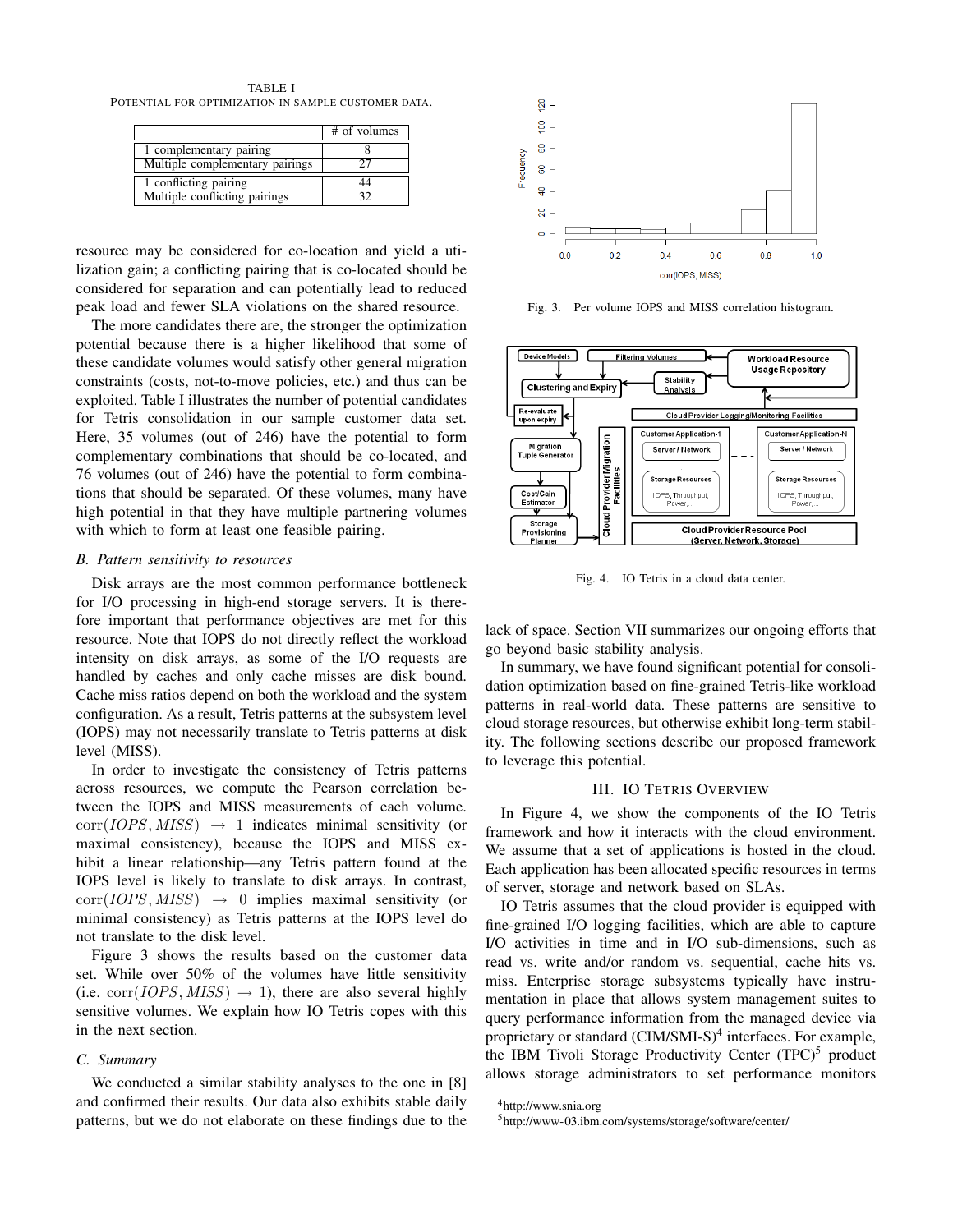on managed storage subsystems. TPC queries performance metrics from the managed subsystems at specified periodic intervals for reporting, trending, planning, and so on.

Given the accurate knowledge of the cloud environment, IO Tetris takes all the storage workload information as input. Some volumes with near-zero workload or those explicitly dictated by policy (e.g. a do-not-disturb list of volumes specified by administrators) are filtered out. IO Tetris computes temporal correlation and lists  $n$  top pairs in terms of the descending order of complementary correlation. This information, in conjunction with the device white-box models, are used to create groups of volumes that are complementary and the groups that are conflicting. Each group gets tagged with an expiry date based on the stability and sustenance of the pairing. Migration costs and gains in terms of consolidation, performance improvement and component utilization are determined to decide on a migration strategy. Based on the expiry date, these clusters are reevaluated for their existence. I/O Tetris then relies on the cloud providers' migration facilities to enforce its plans.

More specifically, IO Tetris consists of two main workflows:

1. Workload clustering workflow. This workflow mainly retrieves recent IOPS history, performs Pearson correlation on each pair of data volumes' IOPS time series, and conducts a clustering step using the correlation values as the basis for similarity. Storage device models are integrated into the clustering step so that they are taken into account in the resulting Tetris clusters.

2. Migration planning workflow. This workflow uses the complementary and conflicting Tetris clusters to generate migration tuples and specifies the source and destination of all volumes to be moved. The costs and gains of executing these tuples are estimated and input into the planner, which formulates a final migration plan. Note the use of the migration workflow is optional. Administrators with their migration preferences may choose to formulate migration plans manually or using tools specific to their environments, while leveraging the quantification and visualization provided by IO Tetris clustering.

These workflows are re-executed periodically when one suspects existing Tetris patterns might have expired. Additional analysis may be done to evaluate the stability of the IOPS time series and to quantify a window of expiration automatically.

## IV. IO TETRIS CLUSTERING

Next we describe how IO Tetris workload clusters are found given IOPS statistics similar to those in the previous section (i.e. per volume per minute). Data volumes are first filtered to ensure clustering is only performed on worthwhile candidates. We then use hierarchical clustering [9] to find complementary and conflicting clusters of volumes by customizing the clustering distance metric and linkage method.

#### *A. Filtering volumes*

Hierarchical clustering is a relatively expensive process with  $O(n^2 \log n)$  complexity, where *n* is the number of volumes. Reducing the size of  $n$  improves the scalability of IO Tetris, without compromising the quality of the results (see Section VII for trade-offs between quality and scalability). Based on the discussions in Section II, we remove the following types of volumes from IO Tetris:

- 1) volumes with very few I/O activities across all measured times (e.g. peaking at 10 to 20 IOPS);
- 2) volumes with very stable I/O activities because they lack the variance to form Tetris patterns;
- 3) volumes marked untouchable by administrators;
- 4) volumes with corr(*IOPS*, *MISS*) < *threshold*. Although one could apply IO Tetris clustering on MISS statistics for these volumes instead, we do not recommend it. MISS statistics can be highly dependent on the dynamics of the entire environment, and may not yield long-term complementary and conflicting clusters.

## *B. Hierarchical clustering*

Hierarchical clustering incrementally groups objects that are similar, i.e., objects that are close to each other in terms of distance (as defined per domain),  $distance \rightarrow 0$ .

$$
\frac{1 - \operatorname{corr}(x, y)}{2} \qquad (1) \qquad \frac{1 + \operatorname{corr}(x, y)}{2} \qquad (2)
$$

We define two distance functions based on the correlation between any two volumes  $x$  and  $y$ . Equations 1 and 2 are the distance functions for finding conflicting and complementary Tetris clusters, respectively.  $corr(x, y)$  is the correlation between the IOPS time series of volumes  $x$  and  $y$  over time. Equation 1 results in conflicting clusters because it ensures that the distance between x and y is 0 when they are correlated (i.e. completely conflicting); and is 1 when they are anti-correlated (completely complementary). As a result, complementary volumes are grouped. Equation 1 groups complementary volumes in a similar manner, even though visually they are not linear/similar.

Figure 6 depicts the complementary and conflicting clusters for our sample customer data set. A low horizontal distance between any volumes or sub-clusters indicates a high degree of conflict/complementariness between them, with the exact degree marked by the height of the lowest shared sub-branch. The cluster dendrograms provide effective visualization of all "hot spots" of complementary/conflicting volumes' subsets, which are easily distinguishable from the rest through their low heights.

This visualization allows migration administrators to act quickly on high potential volumes whilst maintaining a holistic view. For instance, if sub-cluster  $C_1$  is located on the same resource  $R_1$  and  $C_2$  shares resource  $R_2$ , a simple yet highly effective optimization would be to swap some of their composing volumes. This ensures that the original conflicting clusters are broken and new ones do not form because  $C_1$  and  $C_2$  have a large horizontal distance.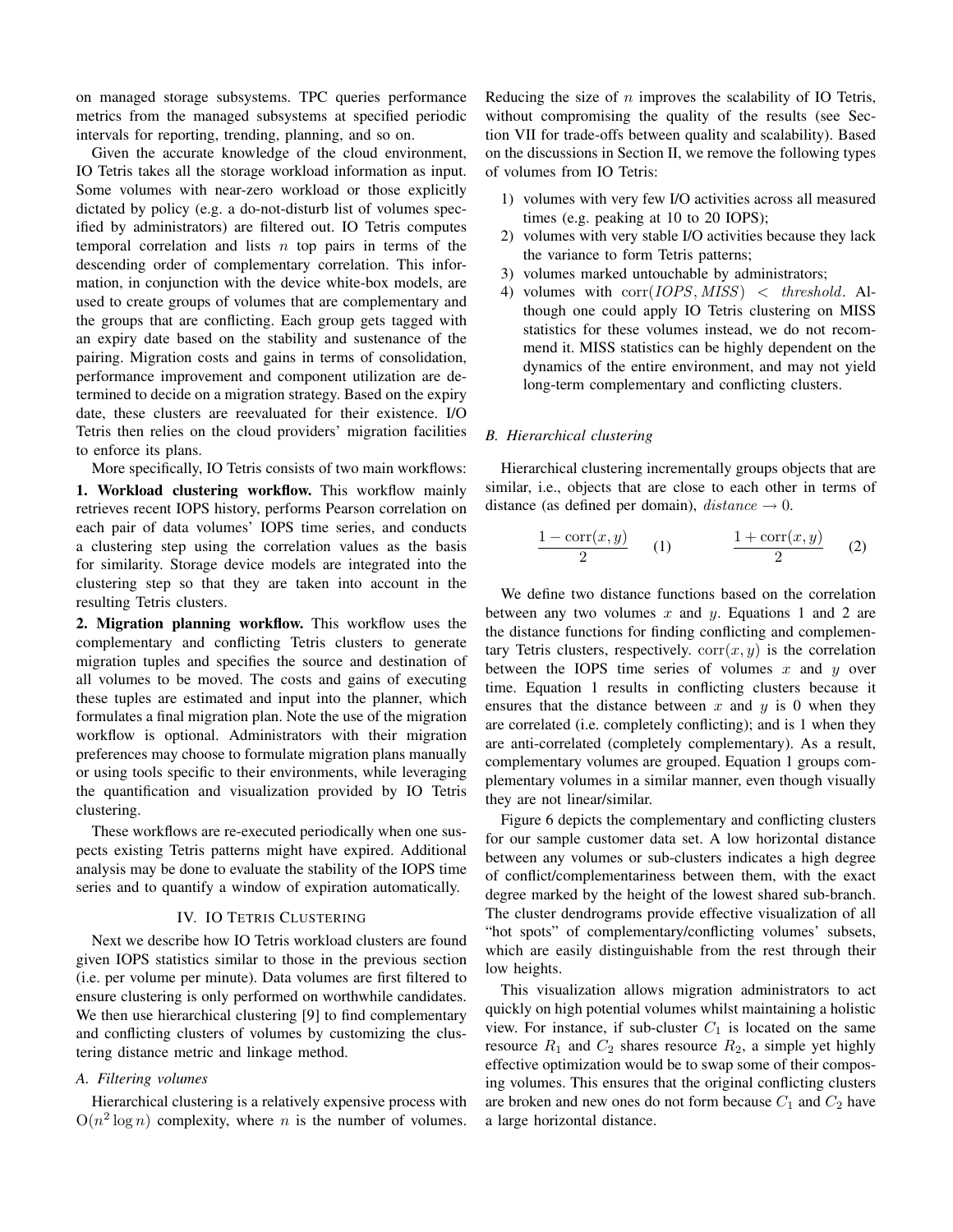

Fig. 5. IO Tetris hierarchical clusters for customer B.

#### *C. Choice of clustering algorithm*

We considered a total of nine clustering techniques [10] experimentally, including well-know methods such as agglomerative/divisive hierarchical clustering and k-means/k-mediods. We chose hierarchical clustering due to its superior cluster quality and the following practical advantages:

- Along with K-mediods and fuzzy clustering, it is one of few algorithms that can operate with customized distrance metrics such as the Tetris distances defined in Equations 1 and 2.
- It provides dendrogram as an effective visualization of high-dimensional data.
- Unlike methods such as K-means/K-mediods and modelbased clustering, hierarchical clustering does not require expert input to bootstrap.

The cluster quality was measured by the Dunn score [10], which favours cleanly separated clusters and low intra-cluster distance. On the sample data set, hierarchical clustering yields more consistent and higher (thus better) Dunn scores than both K-mediods and fuzzy clustering. When used to identify 20 complementary clusters, resulting in 2–3 volumes per cluster on average, hierarchical clustering has a Dunn score of 0.55, as opposed to 0.36 for K-mediods and 0.46 for fuzzy clustering.

## V. IO TETRIS MIGRATION

IO Tetris migration co-locates storage volumes within a disk array based on complementary or conflicting groupings produced via the Tetris clustering method. To this end, migration plans are created and orchestrated to achieve the desired placement of storage volumes based on IO Tetris clusters. This process involves transferring data between storage types and storage formats. According to a recent study, $6$  data migration

costs \$5000 per terabyte and 25% of data is moved each year in data centers.

## *A. Migration decisions*

IO Tetris migration seeks to make the desired trade-offs between leveraging IO Tetris clusters to achieve resource usage efficiency and limiting migration costs. It calculates migration cost based on the following factors:

Offline vs. online: Offline migration incurs application downtime as opposed to online migration, which is transparent to applications.

Inter vs. intra storage subsystem migration: Inter subsystem migration is done by copying the data to a different storage volume in a different storage subsystem of the same type and synchronizing their states (e.g. via IBM Metro Mirror or IBM Global Mirror). In contrast, in intra subsystem migration, data is copied to a different storage volume in the same subsystem (e.g. via IBM Point-in-Time FlashCopy).

Inter vs. intra data center migration: Inter data center migration involves migrating data from one storage volume to another across data centers as compared to intra, where data is migrated internally inside a data center without much concern regarding bandwidth and delay.

Homogeneous storage vs. heterogeneous storage: Migration across two storage subsystems that are of same type, model or vendor is considered homogeneous as opposed to heterogeneous, where a virtualization device (e.g. IBM SAN Volume Controller  $SVC<sup>7</sup>$ ) might have to be introduced to migrate data between subsystems.

More formally, the IO Tetris algorithm operates over a set of storage subsystem tuples  $S \subseteq \mathcal{C}$ . The set of all possible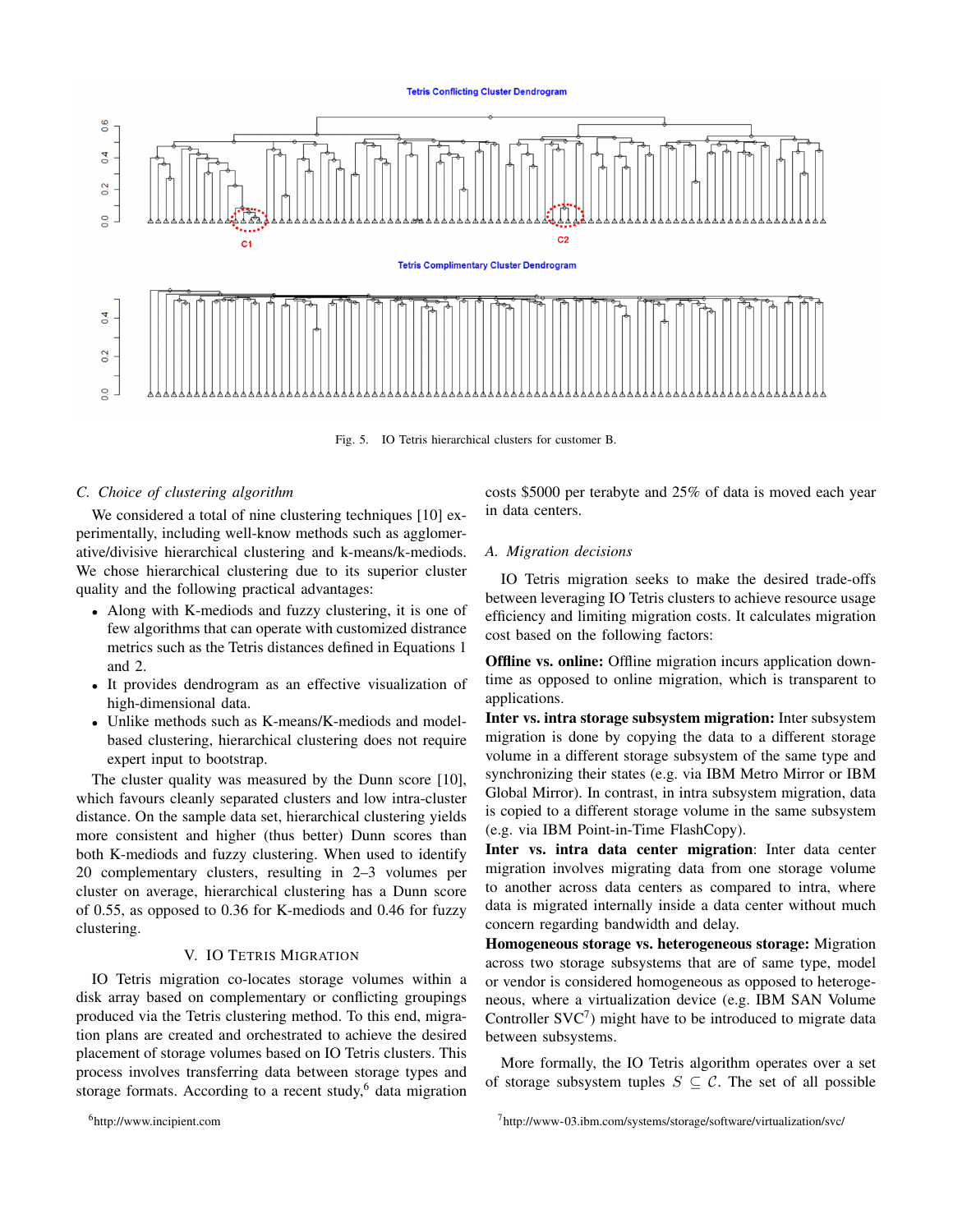

Fig. 6. Disk array utilization before and after Tetris migration.

tuples  $C$  has the following structure:<sup>8</sup>

 $C =$  Type  $\times$  Vendor  $\times$  Model  $\times$  Location $\times$ Capability  $\times$   $\mathbb{P}$ (StorageVolume)  $\times$  DiskArray

The above facets of migration costs can be determined by considering independent parts of the overall  $\mathcal C$  space. Whether systems are homogeneous or heterogeneous can be determined by examining Type  $\times$  Vendor  $\times$  Model. Capability states whether migration can be performed offline or online. Location controls if migrations are inter- or intra data center.

The algorithm should optimize required capacity and required bandwidth in terms of IOPS. We define two functions to quantify utilization:  $c : S \to \mathbb{Q}$  for capacity and  $b : S \to \mathbb{Q}$  for bandwidth. We apply the subscripts  $c_{\text{max}}$  and  $b_{\text{max}}$  to denote functions that provide the upper bounds of these metrics for a particular configuration.

Given a set of configurations  $S \subseteq C$ , the output of the IO Tetris algorithm is a tuple  $(P, Q)$  for  $P \in \mathbb{P}(\mathcal{C})$  and  $Q \in \mathbb{P}(\mathcal{C})$ . The sets of complementary configurations in P are those from S that should be packed together if possible. The sets of configurations in  $Q$  are those from  $S$  that should not be placed together, and should instead be distributed across storage infrastructure due to conflict.

In terms of the above categorization, administrators generally prefer online, intra-subsystem migrations because they do not introduce application downtime. Homogeneous intersubsystem migrations inside a data center are considered as the next best option. Data movement across heterogeneous subsystems and across data centers is regarded as comparatively costly.

Migrations are performed as follows. For each complementary cluster, IO Tetris determines if the majority of the storage volumes are already on a common disk array, making it the target disk array for the cluster. Otherwise, a new destination disk array is chosen.

IO Tetris avoids the formation of conflicting clusters by considering pre-existing storage volumes on the disk array. Decisions as to which storage volumes are to be evicted, and what their destination disk array will be are made jointly.

## *B. Evaluation*

Figure 6 presents the initial placement of storage volumes over 60 disk arrays, alongside the placement after multiple iterations of IO Tetris consolidation. The number of disk arrays together with their component level percentage utilization are shown. Consolidation is performed progressively by examining associated migration costs.

The first iteration of IO Tetris resulted in placement of all good clusters collocated on disk arrays. 21 disk arrays would contain four volumes based on this recommendation. In total, 23 migration operations are required to accept the first iteration of IO Tetris. Subsequent consolidation iterations of bin packing can be done to pack storage volumes more tightly. Each disk array is considered as a bin. Complementary clusters are kept untouched but consolidation is done based on capacity and IOPS capability of disk arrays while avoiding conflicting clusters. However, doing this increases the number of migration operations. The results shown in Figure 6 were achieved through a total of 27 migrations in three iterations.

## VI. RELATED WORK

The proliferation of Cloud computing has led to much industrial and academic interest, and numerous related research projects. Workload consolidation has been studied at various levels of infrastructure and time granularities.

In terms of coarse-grained storage workload consolidation, Zhang et al. [11] examine balancing workloads between SSD and spinning platter media. Their ADLAM algorithm does adaptive lookahead to best utilize the fast but scarce and expensive SSD media, while taking into account migration costs, which makes their work complementary to ours. In contrast, Mazzucco et al. [12] improve power efficiency by intelligently switching off servers, considering more coarsegrained time intervals than our approach.

Gupta et al. introduce the MIRAGE provisioning system [7] for SAN management, which maximizes SAN efficiency by providing a modular analytical engine that smoothes the resource usage of storage system components. In contrast to our work, MIRAGE looks at specific storage system metrics at particular times, and reconfigures iteratively. In addition, Gopisetty et al. examine IBM's Provisioning and Disaster Recovery planners [6], which assist administrators with placement and resiliency decisions when introducing new applications into a data center. Their review provides a good basis on which our work builds.

In terms of overall service migration, Zheng et al. [3] explore wide-area VM migration in a multi-cloud environment by considering temporal and spatial locality in a workload. Their approach could be informed by Tetris pattern data. In related work, Ramakrishnan et al. [13] employ a combination of server virtualization, network functions and storage replication to move services with tight service-level deadlines. Their cooperative orchestration of migration decisions could be combined with our approach.

A number of research projects explore fine-grained server workload consolidation. The PAC system [4] uses signal processing techniques, namely Fast Fourier transforms with dynamic time warping, to form signatures of periodic server behavior. RUBiS, Hadoop and IBM System S workloads were

 $8$ We use  $P$  to denote the power set, i.e. the set of subsets of a set.